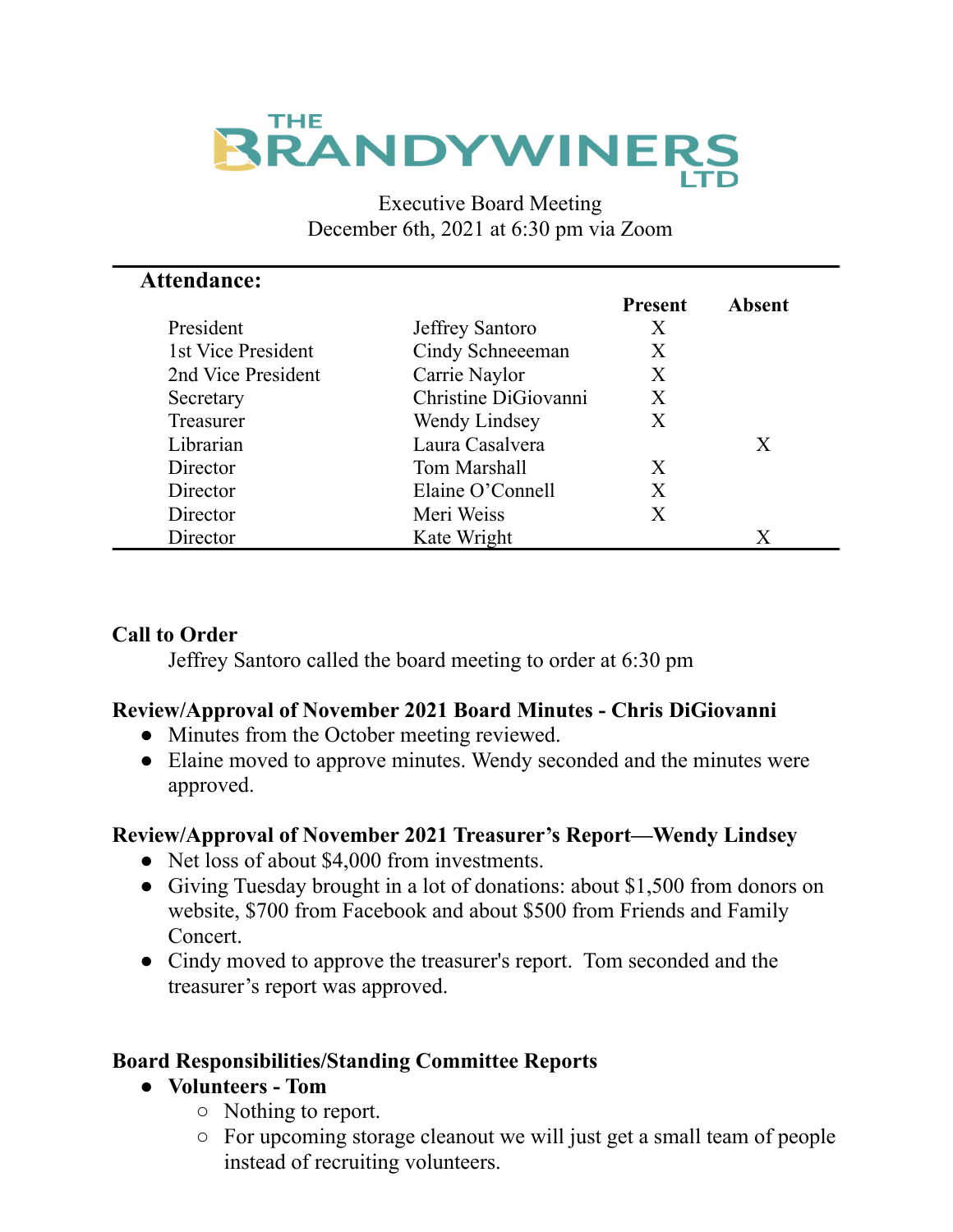## **● Fundraising/Development - Jeff**.

- **○ Giving Tuesday**
	- Surpassed our goal
	- Will need to check on Bloomerang how much \$ came in for the fall appeal.

## **○ Do More/24**

■ Jeff was on the phone setting up our account. Many opportunities to raise money. Try to raise \$10,000-\$12,000 this year.

# **● Marketing/Communications - Meri**

- Nothing new.
- Jeff will do a truncated version of the newsletter since no one was able to volunteer for articles.
- Social media is going well.

## **● Diversity/Inclusion - Kate**

○ Jeff suggested coordinating with MarCom for promoting diversity in our organization.

# **● Chorale - Cindy**

- Concert season is in full swing.
- Friends and Family went very well. Raised a lot of money at concert and the livestream was well-received.
- Jeff suggested the chorale look into getting on the calendar to perform at Rockwood in December next year.

# **● Grants - Carrie**

- Nothing to report
- DDOA grant is coming up in January so we need to start drafting that.
- There is a new director of the DDOA Jessica Ball
- $\circ$  Look into getting a \$1,000 grant for the Noteables.

## **● Membership Database/Bloomerang- Laura**

○ The fall appeal went out. There was one problem with the link not being attached but that got fixed.